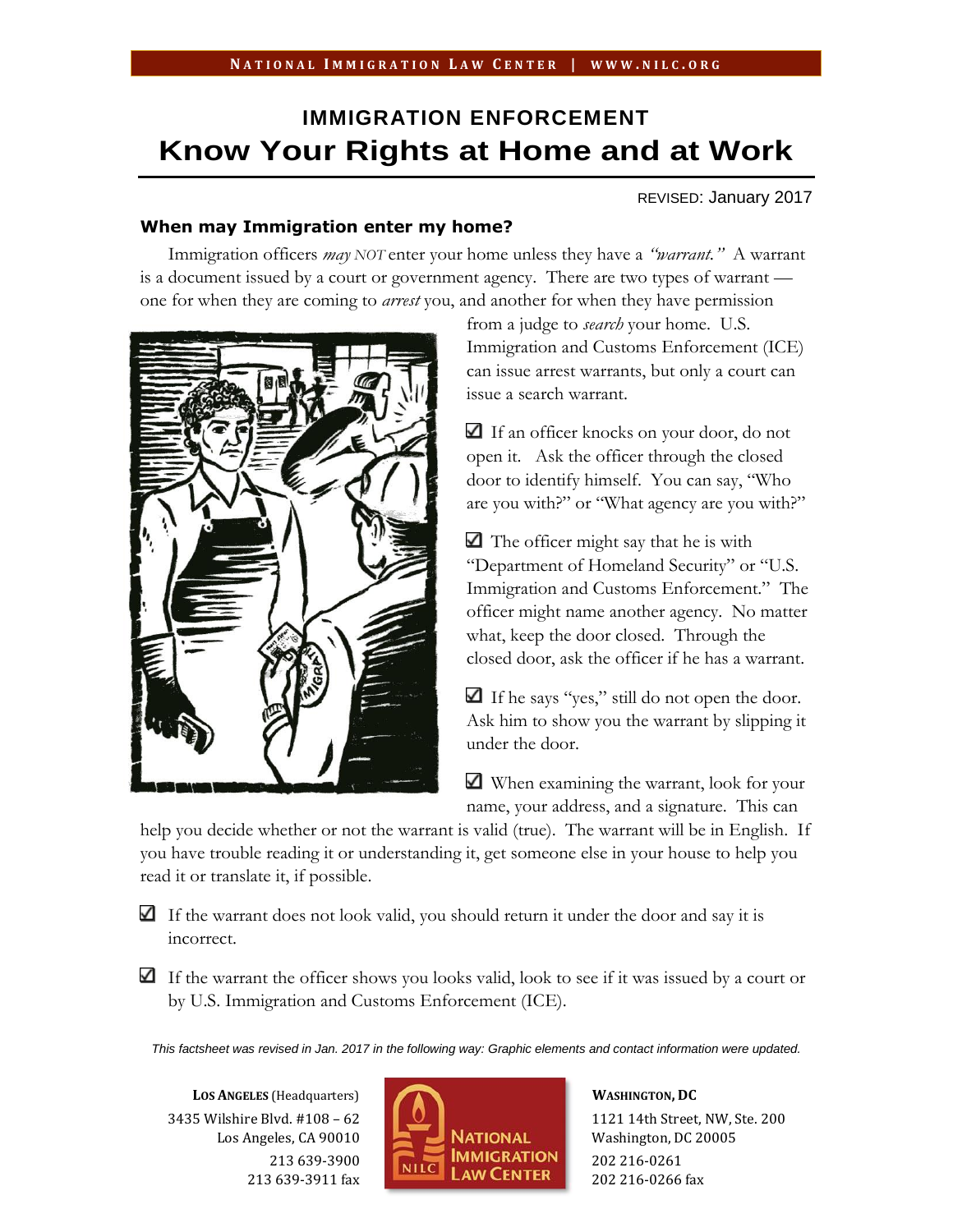#### **N A T I O N A L I M M I G R A T I O N L A W C E N T E R | W W W . N I L C . O R G**

- $\Box$  If the valid warrant was issued by a *court* and authorizes a search of your house, you should let the officer in the house.
- If the valid warrant looks like it was issued by *Immigration and Customs Enforcement (ICE)* but not a court, you have the right not to let the officer enter your house. If the warrant authorizes your arrest but not a search of your house, you may want to go outside to meet the officers but not let them in the house. This is especially important if you live with other people who might have immigration problems, because once you allow the officer into your house, he can ask questions of anyone else who is there, too.
- If you do talk to the officer (again, outside your house do not let him in), do not answer any questions. Do not sign any papers. Tell the officer you want to talk to a lawyer before you say anything. Do not provide any kind of identification documents



that say what country you are from. Make sure not to carry any false documents with you at any time.

ANOTHER WAY AN immigration officer can enter your home legally (besides if he has a valid warrant) is if you give the officer permission to enter. This is called giving the officer your *"consent"* to enter your home.

If you open your door, or if the officer asks if he can come in and you say "yes," you are probably consenting to his entering your home.

- $\Box$  The best thing to do is to keep the door closed and ask the officer to identify himself. Then ask to see a warrant. DO NOT OPEN THE DOOR IF HE CANNOT SHOW YOU A WARRANT.
- An officer *is NOT ALLOWED to force you* to consent to his entering your home. For example, if your house is surrounded by Border Patrol or Immigration cars with their lights flashing, and the officer is holding his gun as he asks for permission (your consent) to enter your home, and you say "yes" because you're afraid, a court would probably not consider this to be valid consent.

## **How can I protect myself if Immigration comes to my house?**

If you hear that Immigration has been asking questions about you at your job or if you learn that Immigration is conducting an investigation at your job, it is possible that officers may show up at your house.

Make sure that someone you trust knows where you are, and that you know how to reach them in case of an emergency (if you have been detained by Immigration).

You and your family or close friends should have the names and phone numbers of good immigration attorneys posted near the telephone at home so that they can call the attorney in case you are detained.